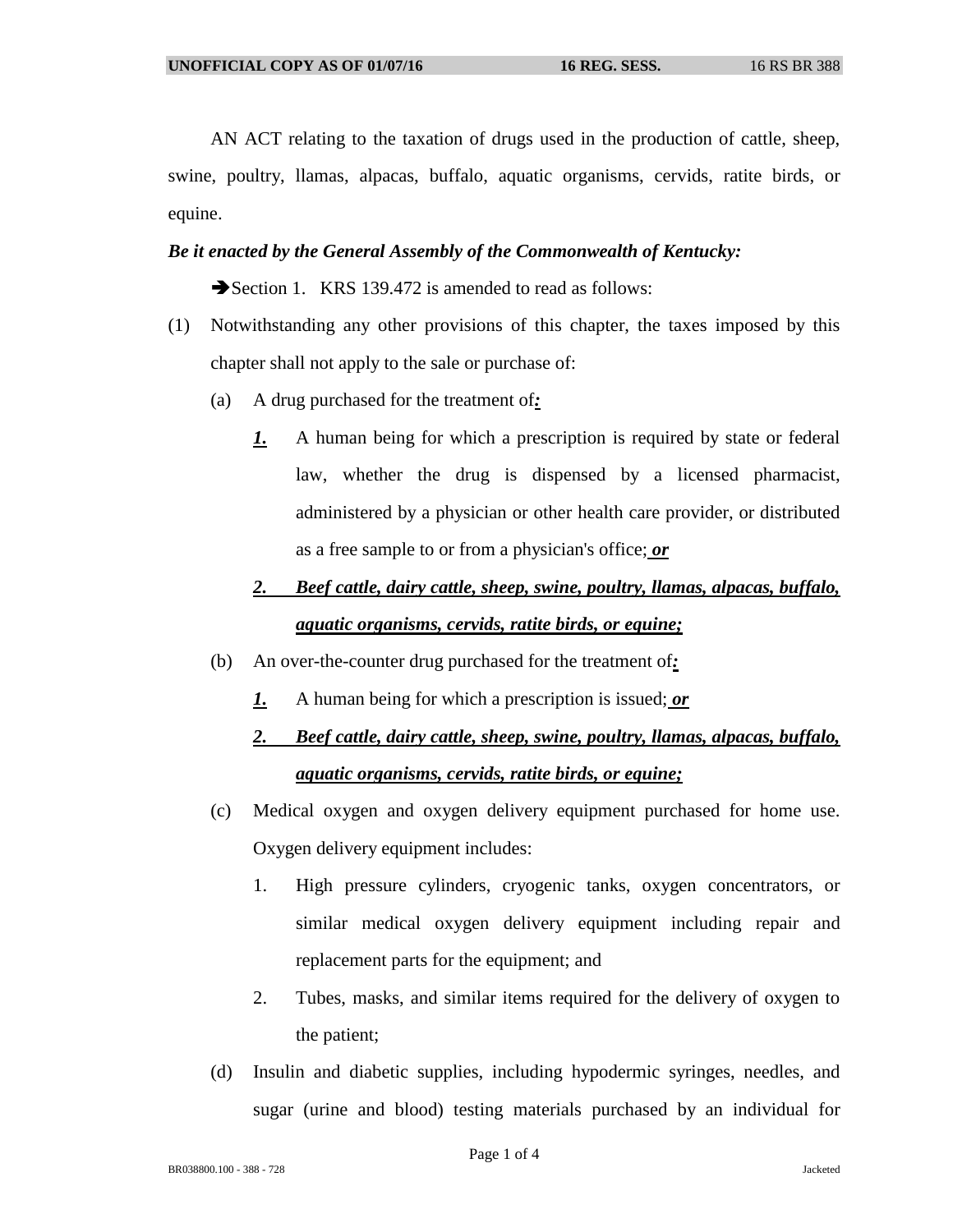private use;

- (e) Colostomy, urostomy, or ileostomy supplies purchased by an individual for private use;
- (f) Prosthetic devices purchased by any health care provider for use in the treatment of a specific individual or purchased by an individual as prescribed by a person authorized under the laws of the Commonwealth to issue prescriptions;
- (g) Prosthetic devices that are individually designed or created for an individual regardless of the purchaser;
- (h) Mobility enhancing equipment for which a prescription is issued; and
- (i) Durable medical equipment, including hospital beds for which a prescription is issued.
- (2) Except as specifically provided in subsection (1) of this section, supplies or equipment used to deliver a drug to a patient are taxable.
- (3) As used in this section:
	- (a) "Drug" means a compound, substance, or preparation and any component of a compound, substance, or preparation, other than food and food ingredients, dietary supplements, or alcoholic beverages as defined in KRS 139.485, that is recognized in the official United States Pharmacopoeia, official Homeopathic Pharmacopoeia of the United States, or official National Formulary, or a supplement to any of them, or is:
		- 1. Intended for use in the diagnosis, cure, mitigation, treatment, or prevention of disease<del>[ in humans]</del>; or
		- 2. Intended to affect the structure or any function of the  $\frac{H_{\text{num}}}{H_{\text{num}}}$  body;
	- (b) "Grooming and hygiene products" means soaps and cleaning solutions, shampoo, toothpaste, mouthwash, antiperspirants, and suntan lotions, regardless of whether the items meet the definition of an over-the-counter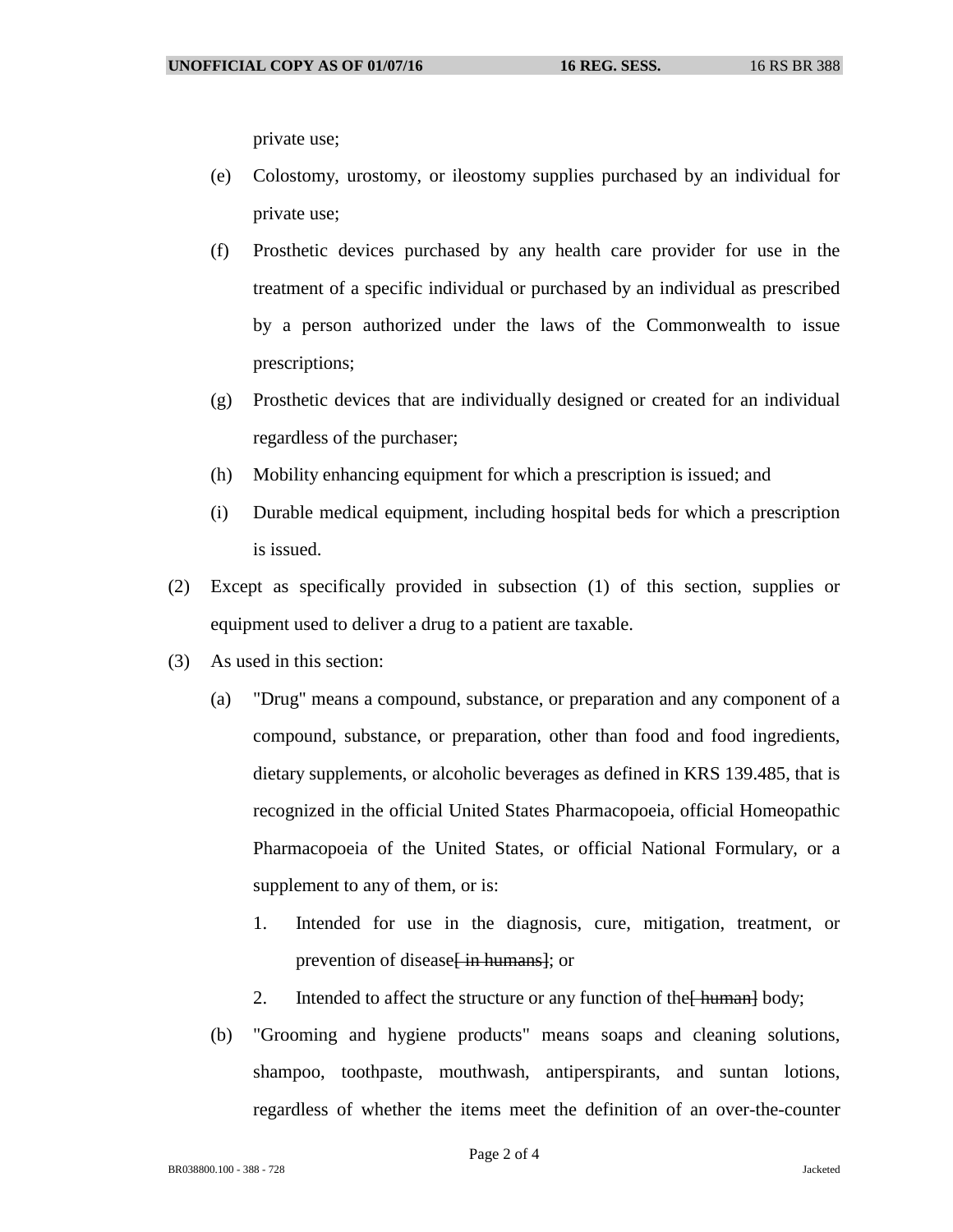drug;

- (c) 1. "Over-the-counter drug" means a drug that contains a label that identifies the product as a drug as required by 21 C.F.R. sec. 201.66. The "over-the-counter drug" label shall include:
	- a. A "Drug Facts" panel; or
	- b. A statement of the active ingredients with a list of those ingredients contained in the compound, substance, or preparation.
	- 2. "Over-the-counter drug" shall not include grooming and hygiene products;
- (d) "Prescription" means an order, formula, or recipe issued in any form of oral, written, electronic, or other means of transmission by a person authorized under the laws of the Commonwealth to prescribe a drug;
- (e) 1. "Prosthetic device" means a replacement, corrective, or supportive device, including repair and replacement parts for the device, worn on or in the body to:
	- a. Artificially replace a missing portion of the body;
	- b. Prevent or correct a physical deformity or malfunction; or
	- c. Support a weak or deformed portion of the body.
	- 2. "Prosthetic device" shall not include any of the following:
		- a. Corrective eyeglasses;
		- b. Contact lenses; or
		- c. Dental prosthesis;
- (f) 1. "Mobility enhancing equipment" means equipment, including repair and replacements part for same, which:
	- a. Is primarily and customarily used to provide or increase the ability to move from one place to another and which is appropriate for use either in a home or a motor vehicle;